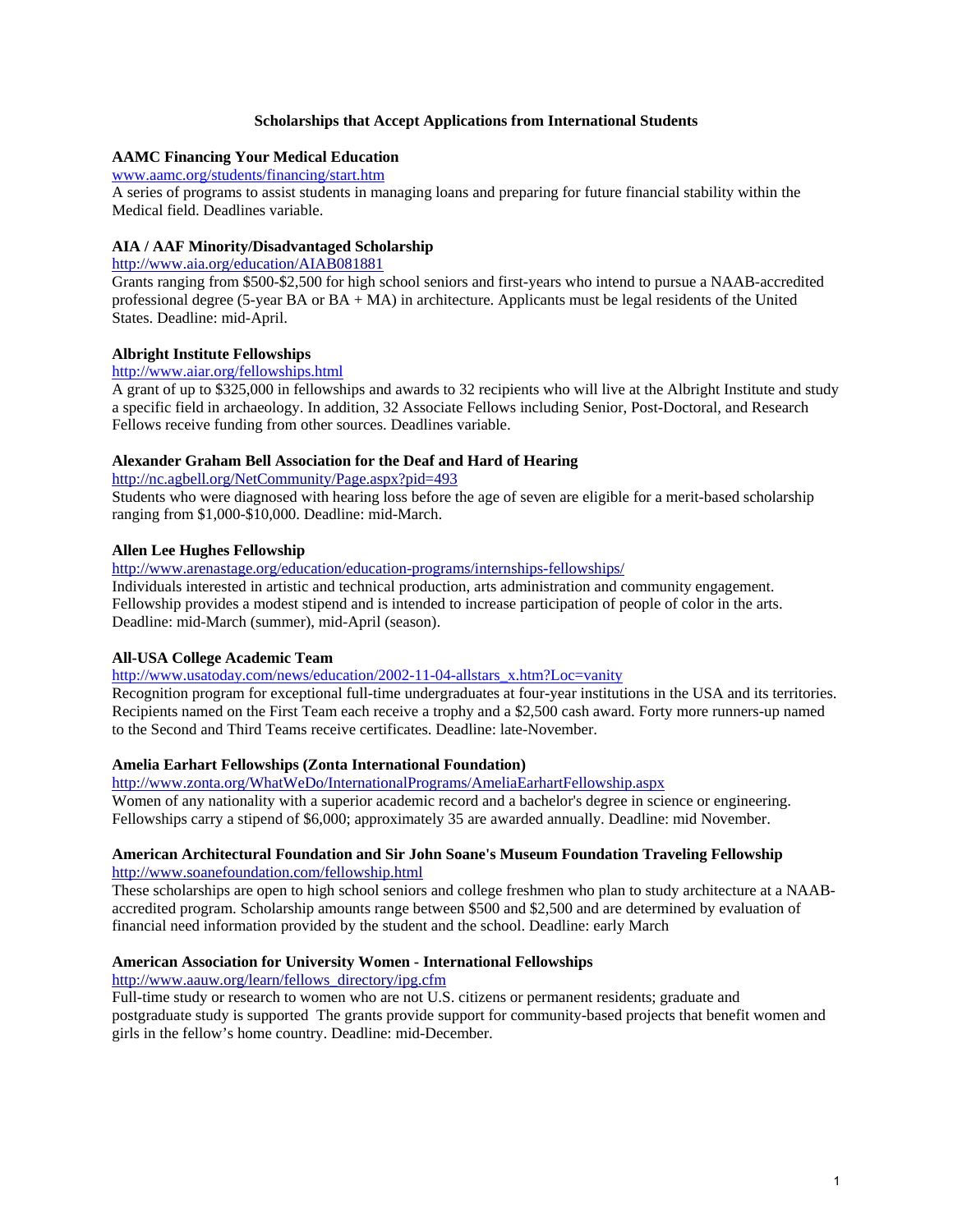### **American Center of Oriental Research Scholarships and Fellowships**

[http://www.acorjordan.org/index.php?option=com\\_content&task=view&id=70&Itemid=84&lang=english](http://www.acorjordan.org/index.php?option=com_content&task=view&id=70&Itemid=84&lang=english) A series of monetary grants based on research within the Asian continent. Fellowships and Scholarships vary greatly. Deadline: early February.

## **American Institute of the History of Pharmacy Grant**

### <http://pharmacy.wisc.edu/aihp/programs-services/thesis-support>

Grants of \$2,000 or more annually to a graduate student to reinforce historical investigations of some aspect of pharmacy. Deadline: early February

### **American Nuclear Society (ANS) Graduate Scholarships**

<http://ans.org/honors/scholarships/>

A series of scholarships (ranging from \$1,000- \$5000) to help students complete their post-high school education and prepare for careers in nuclear science and technology. Deadline: early April

### **American Scandinavian Foundation**

[http://www.amscan.org/study\\_in\\_america\\_details.html](http://www.amscan.org/study_in_america_details.html)

Available for citizens of Denmark, Finland, Iceland, Norway or Sweden for study or research programs (usually at the graduate level) in the United States for up to one year. Deadlines variable.

## **Armenian Students Association of Americas, Inc.**

## <http://www.asainc.org/index.php>

Full-time students of Armenian ancestry are eligible to apply for scholarships of \$500 to \$1,500 per year. Applicants should be able to demonstrate financial need and good academic performance. Deadline: mid-March.

# **A. Patrick Charnon Memorial Scholarship**

<http://www.cesresources.org/charnon.html>

Stipend of \$1,500 per academic year available for up to four years for Full-time undergraduate students in the U.S. Temporarily suspended.

### **Asian Cultural Council**

### [http://www.asianculturalcouncil.org/?page\\_id=26](http://www.asianculturalcouncil.org/?page_id=26)

Individual fellowship grants to artists, scholars, students, and specialists from Asia for study, research, travel, and creative work in the United States. Deadlines variable.

### **Asian Development Bank (ADB) - Japan Scholarship Program**

## <http://www.adb.org/JSP/default.asp>

Full scholarships for one to two years for citizens of ADB's developing member countries pursuing postgraduate studies in development-related fields at participating academic institutions in the Asian and Pacific Region. Deadlines variable.

### **Association for International Agriculture and Rural Development (AIARD)**

<http://www.aiard.org/meetings/index.htm>

Scholarships awarded on a competitive basis to students who have a sincere interest in international agriculture and rural development issues and their solutions. These scholarships are intended to enhance the students' understanding and appreciation of issues and opportunities in international agriculture and rural development. Deadline: late April.

## **Association for Women in Science Educational Foundation**

<http://www.awis.org/displaycommon.cfm?an=1&subarticlenbr=333>

Graduate fellowships of \$1,000 per year for female students enrolled in a behavioral, life, physical, or social science or engineering program leading to a Ph.D. Deadline: January.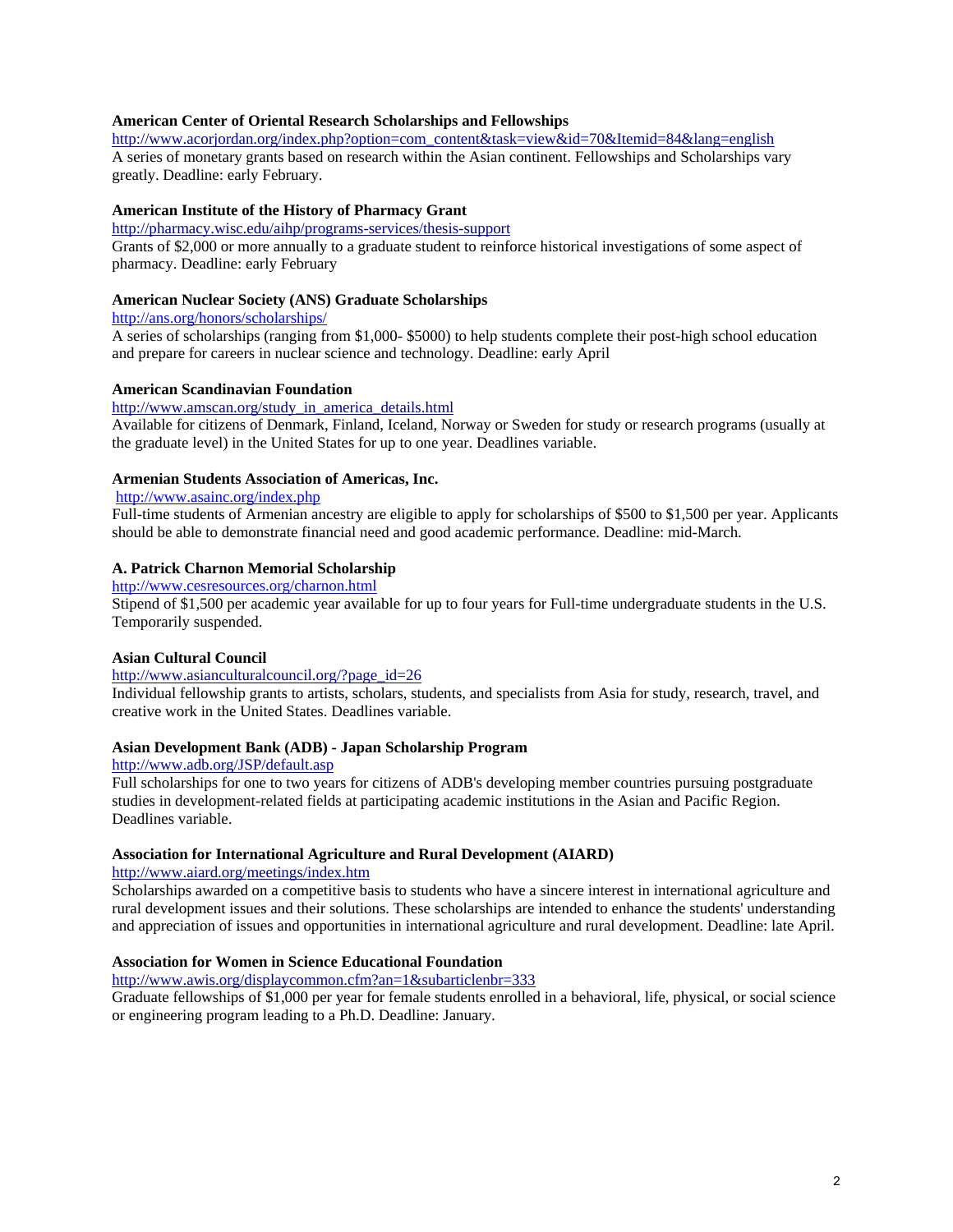### **Belgian American Education Fund, Inc.**

<http://www.baef.be/documents/fellowships-for-belgian-citizens.xml?lang=en>

Offers fellowships for study and research in the United States. In addition to the amounts indicated, BAEF also pays for health insurance at the US institution. Fellows are expected to stay in the USA for a full academic year at a US institution or for a full year to do research institution. Deadline: late-October.

### **Bibliographical Society of America Fellowship Program**

# <http://www.bibsocamer.org/fellows.htm>

Short-term fellowship program supporting bibliographical inquiry as well as research in the history of the book trades and in publishing history, providing a stipend of \$2,000 per month for up to two months. Deadline: early December.

## **Bliss Prize Fellowship**

### [http://www.doaks.org/research/fellowship\\_terms.html](http://www.doaks.org/research/fellowship_terms.html)

Graduate school tuition and a summer travel allowance of no more than \$5,000 for seniors in their last year of graduate school who intend to enter the field of Byzantine studies. Deadline: Early November

### **BMI Student Awards**

### <http://bmi.com/foundation/>

A series of scholarships for various music and art related fellowships and awards. Some geographical restrictions may apply. Deadlines variable.

### **Caldwell Fellowships**

### <http://www.ncsu.edu/fellows/>

An intensive leadership-development fellowship wherein undergraduate students at NC State conduct research and travel abroad. Deadline: early January.

### **Cambridge Overseas Trust**

### http://www.cambridgetrusts.org/scholarships/

Established by the University of Cambridge, UK in order to support international students. Offers full and part scholarships at all levels Applications are made to the University, not the trust. Some scholarships require additional application to a funding partner. Deadline: December  $1<sup>st</sup>$ 

## **Campus Compact Awards Programs**

<http://www.compact.org/initiatives/campus-compact-awards-programs/> Series of scholarship awards based on humanitarianism. Deadlines and award amounts vary.

## **Canadian Federation of University Women (CFUW)**

[http://www.cfuw.org/fellowshiawards\\_50.html](http://www.cfuw.org/fellowshiawards_50.html)

Supports graduate study, literacy, and the creative arts through awards and grants ranging from \$2,000 to \$11,500. Numerous fellowships available to graduate students. Must be a Canadian citizen. Deadline: early February.

## **Canon Collins Educational Trust**

<http://www.canoncollins.org.uk/>

 For nationals or those with refugee status from Angola, Botswana, Lesotho, Malawi, Mozambique, Namibia, South Africa, Swaziland, Zambia, or Zimbabwe. Full-scholarship to pursue a postgraduate degree (normally a one year Master's degree) in either the United Kingdom or southern Africa. Deadline: early January.

## **Carnegie Endowment for International Peace Junior Fellow Program**

<http://www.carnegieendowment.org/about/index.cfm?fa=jrFellows>

Year -long paid internship in international affairs at the Carnegie Endowment for World Peace in Washington DC for graduating seniors and individuals who have graduated during the past academic year. Applicants must be eligible to work in the U.S. Deadline: mid-January.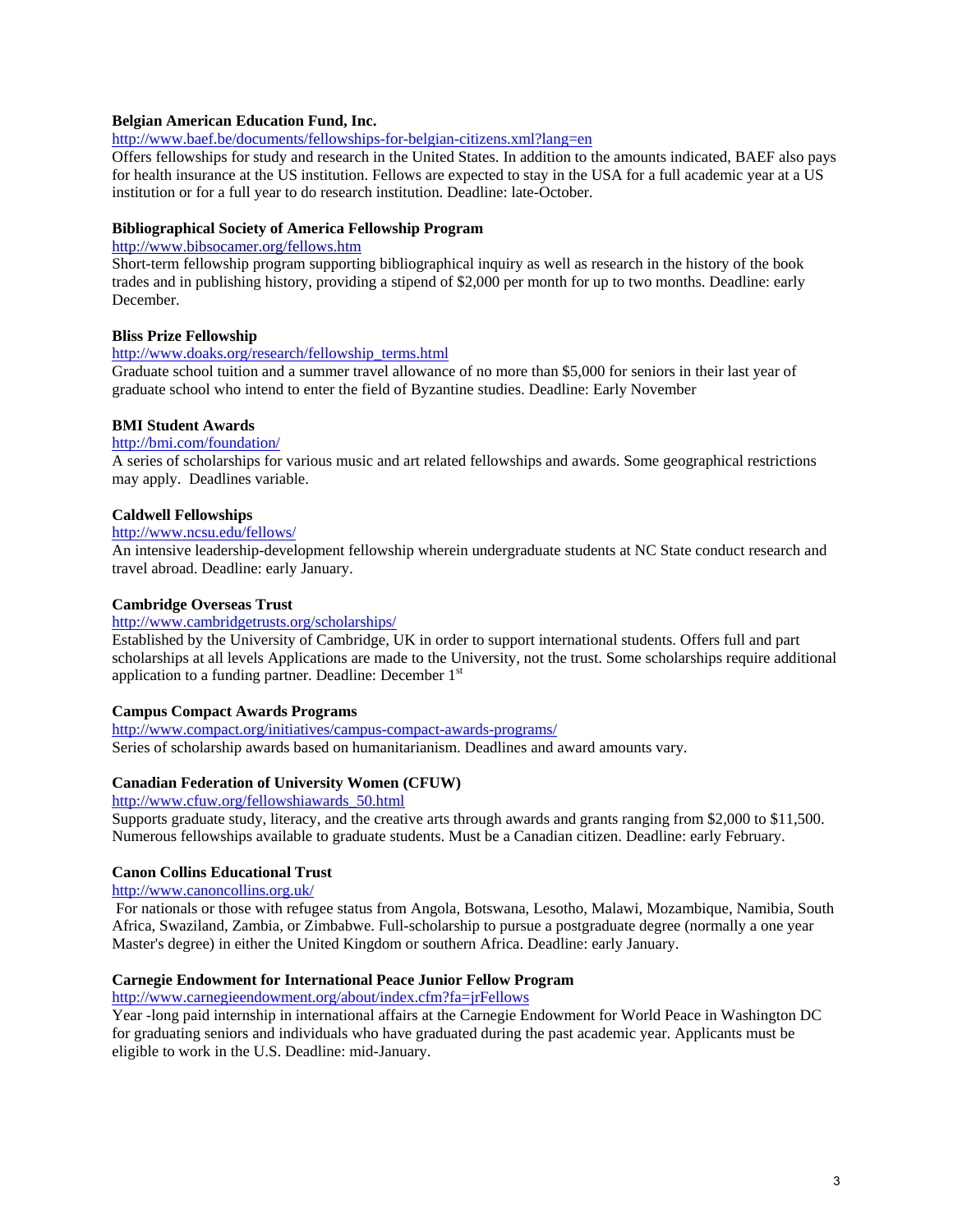## **Center for Neuroscience at the University of Pittsburgh (CNUP) summer fellowship**

<http://cnup.neurobio.pitt.edu/training/summer/index.aspx>

10-week program in which selected undergraduate students conduct independent research. Student recipients of this competitive fellowship will receive a stipend of \$3,500 and also will be provided housing at no cost in a doubleoccupancy dormitory on campus. Deadline: mid-February.

## **Center for Strategic and International Studies (CSIS) internships**

### [http://www.csis.org/about/jobs\\_interns/](http://www.csis.org/about/jobs_interns/)

CSIS offers full and part-time internships in the fall, spring and summer for undergraduates, advanced students, and recent graduates who are interested in gaining practical experience in public policy. Applicants must be eligible to work in the U.S. Deadlines: late August (Fall), late November (Spring), mid-March (Summer).

## **Charles G. Koch Summer Fellow Program**

### [http://www.theihs.org/internship\\_programs/id.329/default.asp](http://www.theihs.org/internship_programs/id.329/default.asp)

The Charles G. Koch Summer Fellow Program offers internships in public policy located in Washington, DC, and at state-based policy organizations across the country featuring a \$1,500 stipend. Applicants must be eligible to work in the U.S. Deadline: late-January.

## **Charlotte W. Newcombe Doctoral Dissertation Fellowship**

# [http://woodrow.org/higher-education-fellowships/religion\\_ethics/index.php](http://woodrow.org/higher-education-fellowships/religion_ethics/index.php)

Administered by the Woodrow Wilson National Fellowship Foundation, the Newcombe Fellowships fund Ph.D. candidates in the humanities and social sciences who are writing dissertations on topics involving ethical or religious values. Applicants must be enrolled in a Ph.D. program in the United States. Deadline: mid-November.

## **Chevening Scholarship Program**

# [http://www.chevening.com](http://www.chevening.com/)

Three scholarship schemes for postgraduate study in the United Kingdom for students of non-British citizenry and from selected countries in any field of study. Aimed at extremely capable individuals who have already made an impact and are motivated to pursue a career that will take them to a position of leadership within their own country. Deadlines vary per country.

## **China Times Cultural Foundation Scholarships**

### <http://www.chinesestudies.hawaii.edu/academia/scholarships.html>

Various scholarships for undergraduate and graduate students pursuing Chinese studies at the University of Hawai'i. Deadlines variable.

## **Christine Mirzayan Science & Technology Policy Graduate Fellowship Program**

## <http://www7.nationalacademies.org/policyfellows/>

3 month fellowships to engage graduate science, engineering, medical, veterinary, business, and law students in the creation of science and technology policy. Stipend of \$8,240 during the fellowship period. Deadlines: Mid-November (Fall), Mid-April (Winter/Spring)

## **Cosmos Club Foundation Grants in Aid to Young Scholars**

[http://www.consortium.org/cosmos\\_club\\_grants.asp](http://www.consortium.org/cosmos_club_grants.asp)

\$1,500 - \$3,000 grant to meet specific research needs not covered by other supporting funds (e.g. small items of equipment). Applicants must be enrolled at an institution of the Consortium of Universities of the Washington Metropolitan Area.

### **Commonwealth Scholarship**

### <http://www.csfp-online.org/>

Eligible for Commonwealth citizens intending to pursue postgraduate study or doctoral study at Commonwealth universities. Deadlines variable.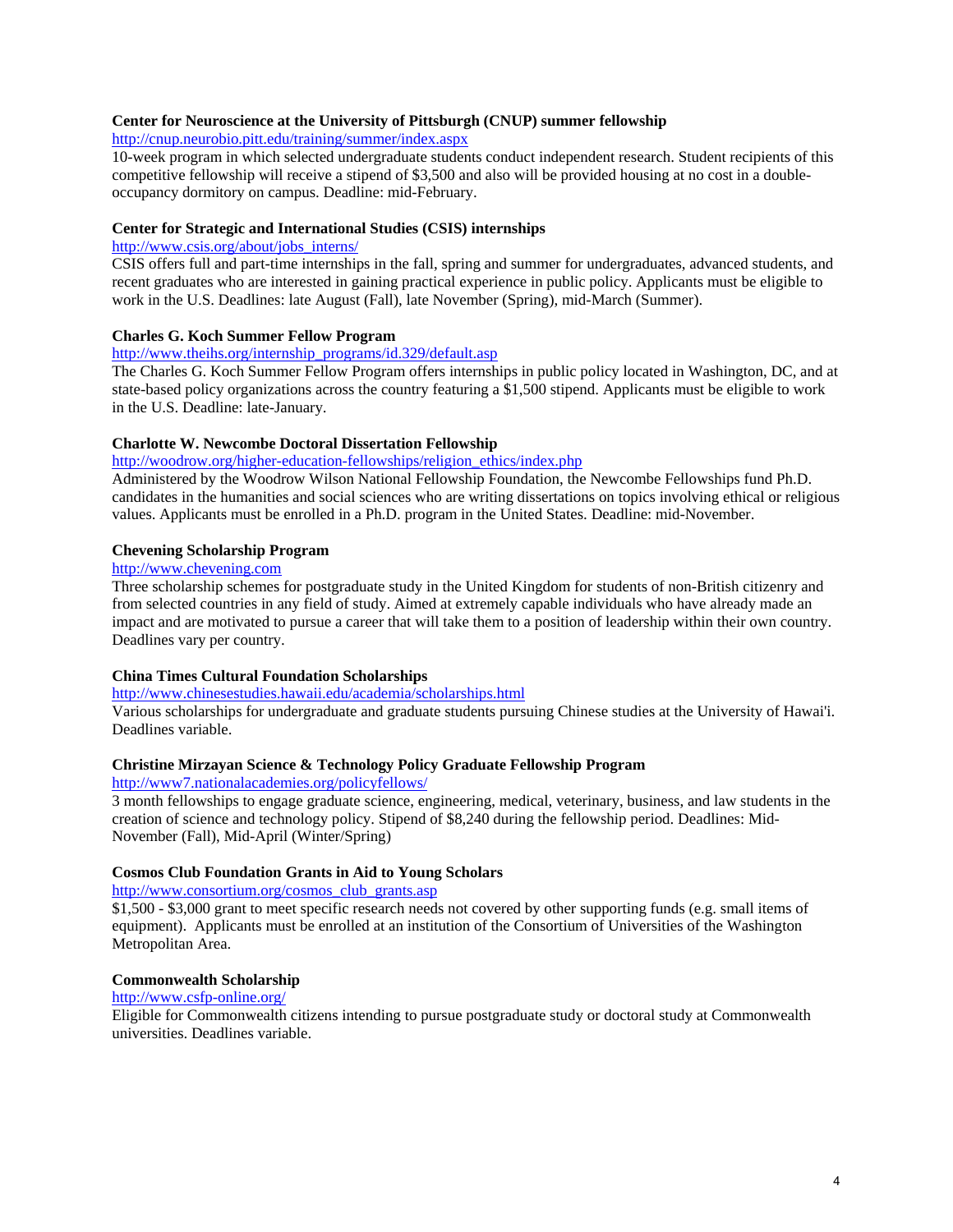## **DAAD Annual Grants**

### <http://www.daad.org/?p=50407>

Undergraduate scholarship eligible for foreign nationals attending a US institution for an undergraduate degree to study in the Federal Republic of Germany. Applications in all fields accepted, with the exception of dentistry, medicine, pharmacy, and veterinary medicine. Deadlines variable.

## **Davis-Putter Scholarships**

### <http://www.davisputter.org/>

Need-based grants (up to \$6,000) to undergraduate or graduate students actively working for peace and justice on campus and/or in the community. Deadline: April  $1<sup>st</sup>$ .

## **Echoing Green Foundation Fellowships**

# http://www.echoinggreen.org/fellowship/

Provides seed funding and support to more than 450 social entrepreneurs with bold ideas for social change in order to launch groundbreaking organizations around the world. A stipend of \$60,000 for individuals (\$90,000 for 2 person partnerships) paid in four equal installments over two years. Must demonstrate sufficient English fluency to participate in interviews and Echoing Green events. Deadline: sometime in October-November.

### **Edmund S. Muskie Ph.D. Fellowship**

# <http://www.muskiefoundation.org/fellowships.html>

Three hundred fellowships for doctoral-level programs in business administration, economics, public administration, and public policy. Fellowships are awarded to young and mid-career individuals who are citizens of Armenia, Azerbaijan, Belarus, Georgia, Kazakhstan, Kyrgyzstan, Moldova, the Russian Federation, Tajikistan, Turkmenistan, Ukraine, or Uzbekistan.

## **Elie Wiesel Prize in Ethics**

## <http://www.eliewieselfoundation.org/prizeinethics.aspx>

Essay contest for full-time juniors or seniors. Requires a faculty advisor. Prizes range from \$500 - \$5,000. Deadline: early December.

## **Elizabeth Greenshields Foundation Grant for Artists**

### <http://www.elizabethgreenshieldsfoundation.org/main.html>

\$10,000 (Canadian) award for talented artists. No age limit. Not for those pursuing abstract or nonrepresentational art. Rolling deadline.

### **Environmental Research and Education Foundation**

## <http://erefdn.org/index.php/scholarships/index>

Recognizes excellence in environmental research and education. Must demonstrate clear interest in solid waste management research. Doctoral and post-doctoral scholarships are awarded up to \$12,000 per year, and can be extended for up to 3 years from the initial award date. Master's scholarships are awarded up to \$5,000 per year and can be extended for up to 2 years from the initial award date. Deadline: early June.

## **Eurasian Undergraduate Exchange Program (UGRAD)**

# <http://www.irex.org/programs/ugrad/index.asp>

Fellowships to first-, second-, and third-year undergraduate students from Armenia, Azerbaijan, Belarus, Georgia, Kazakhstan, Kyrgyzstan, Moldova, Russian Federation, Tajikistan, Turkmenistan, Ukraine, and Uzbekistan. Supports one year of non-degree undergraduate study in the United States in particular fields, such as accounting, agriculture, business, computer science, criminal justice, economics, education, environmental management, international relations, journalism, law, political science, psychology, and sociology.

## **Exploration Fund of the Explorers Club**

[http://www.explorers.org/index.php/expeditions/funding/expedition\\_grants](http://www.explorers.org/index.php/expeditions/funding/expedition_grants)

\$500- 1500 grants in support of exploration and field research. Funds given primarily to graduate students. Deadline: early December.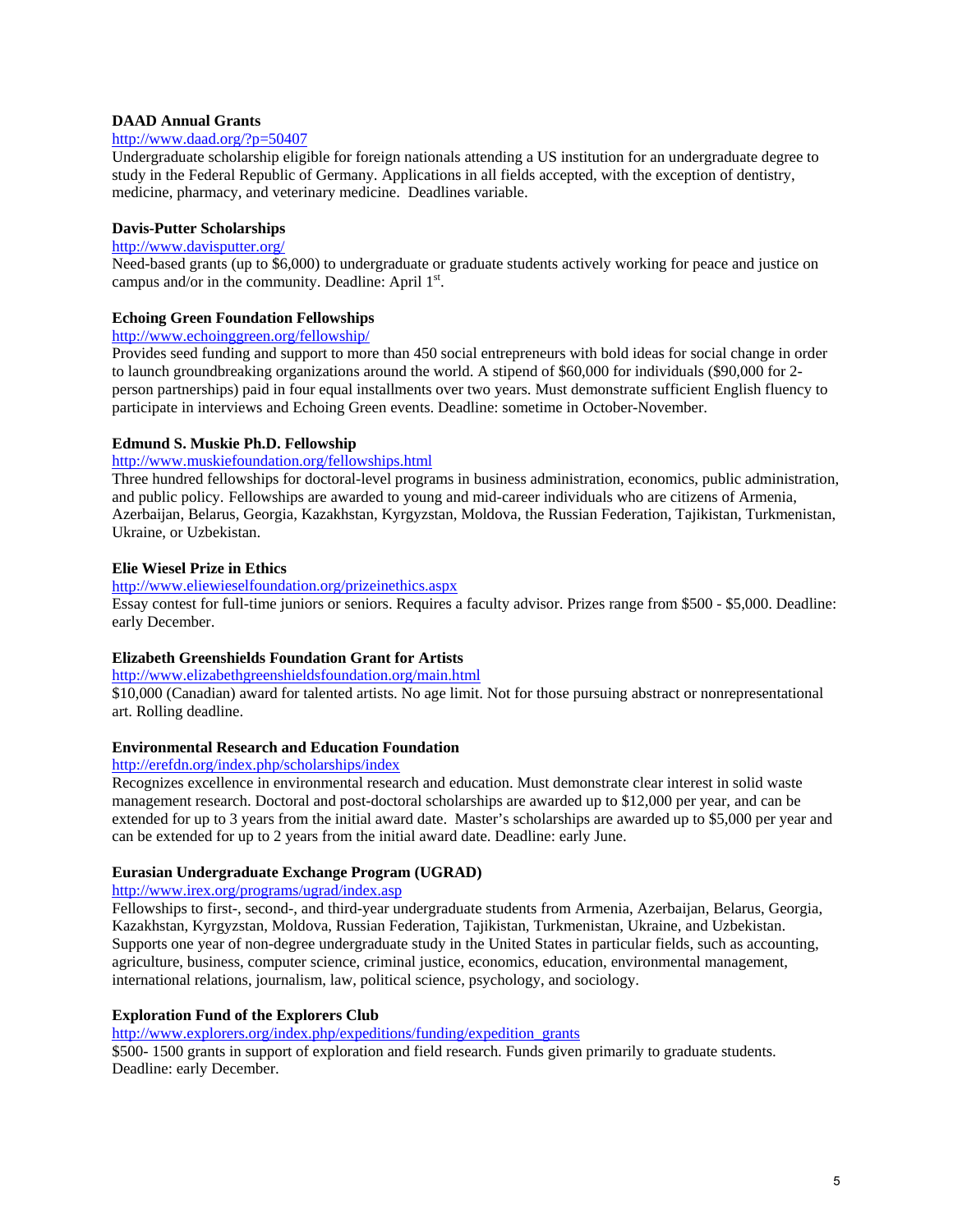## **[Finlandia](http://www.finlandiafoundation.org/) [Foundation](http://www.finlandiafoundation.org/) [National](http://www.finlandiafoundation.org/) [Trust](http://www.finlandiafoundation.org/) [Scholarship](http://www.finlandiafoundation.org/)**

# <http://www.finlandiafoundation.org/471788>

Scholarships are available for full-time undergraduate and graduate students of all academic disciplines enrolled in accredited post-secondary schools in the United States and Finland. Candidates must have achieved sophomore or higher status prior to receiving the award and must have maintained a 3.0 GPA. Deadline: early February

## **[The](http://www.skr.fi/default.asp?docId=12966) [Finnish](http://www.skr.fi/default.asp?docId=12966) [Cultural](http://www.skr.fi/default.asp?docId=12966) [Foundation](http://www.skr.fi/default.asp?docId=12966)**

### <http://www.skr.fi/default.asp?docId=18229#alku>

Seeks to promote and develop cultural and economic life in Finland by providing grants to individuals and groups working in the sciences and the arts, and to people and organizations in other fields of intellectual and cultural endeavor. Grants are awarded annually from the Foundation's Central Fund and 17 Regional Funds, as well as various donor funds. Deadline: early February.

### **[Ford](http://www.fordifp.net/) [Foundation](http://www.fordifp.net/) [International](http://www.fordifp.net/) [Fellowships](http://www.fordifp.net/) [Program](http://www.fordifp.net/)**

## <http://www.fordifp.net/>

For graduating seniors or recent graduates to pursue a post-baccalaureate degree that will directly enhance their leadership capacity. Applicants must intend to apply their studies to social problems or issues in their own countries and commit to working on these issues following the fellowship period. Applications must be submitted to the appropriate IFP International Partner in the country or region where the applicant resides. Deadlines variable

## **Fulbright**

## <http://foreign.fulbrightonline.org/>

Educational exchanges that strengthen understanding and communication between the United States and over students from 140 countries**.** Students interested in applying for the Fulbright Student Program must apply through the Fulbright Program Office in their home country. Deadlines variable.

## **Gates Cambridge Scholarships**

## http://www.gatesscholar.org

Applicants may be citizens of any country outside the United Kingdom. One to three years of study in any discipline at Cambridge University. Candidates apply directly through Cambridge. Deadlines: 15 October (US citizens) 1 December (non-US citizens).

### **Glamour Magazine's Top Ten College Women Competition**

<http://www.glamour.com/magazine/2011/03/glamour-top-10-college-women> \$1,500 cash award to outstanding juniors. Open only to legal residents of the 50 United States and District of Columbia and Canada (void in Quebec). Deadline: Mid-July.

### **Goldman Sachs Global Leaders Program**

[http://www2.goldmansachs.com/citizenship/philanthropy/publications-and-resources/promoting-leadership](http://www2.goldmansachs.com/citizenship/philanthropy/publications-and-resources/promoting-leadership-entrepreneurship-business-ed/gs-glp.pdf)[entrepreneurship-business-ed/gs-glp.pdf](http://www2.goldmansachs.com/citizenship/philanthropy/publications-and-resources/promoting-leadership-entrepreneurship-business-ed/gs-glp.pdf)

\$3,000 award for 100 outstanding second year college students of any field of study at participating institutions. Must demonstrate competency in spoken and written English. Deadlines: Early February.

## **Hellenic Times Scholarship Fund**

### <http://www.htsfund.org/guidelines.html>

For undergraduate and graduate students of Greek descent, between the ages of 17 and 25. Scholarships will be awarded on the basis of necessity and merit. Deadline: Late February.

## **Herbert Scoville Jr. Peace Fellowships**

### <http://www.scoville.org/>

For college graduates to serve 6 – 9 months with a participating organization of their choice in Washington DC while receiving a stipend. Prospective Fellows are expected to demonstrate excellent academic accomplishments and a strong interest in issues of peace and security. Graduate study, a college major, course work, or substantial independent reading that reflects the substantive focus of the fellowship is also a plus. Prior experience with publicinterest activism or advocacy is highly desirable. Deadline: early October (Spring), early January (Fall).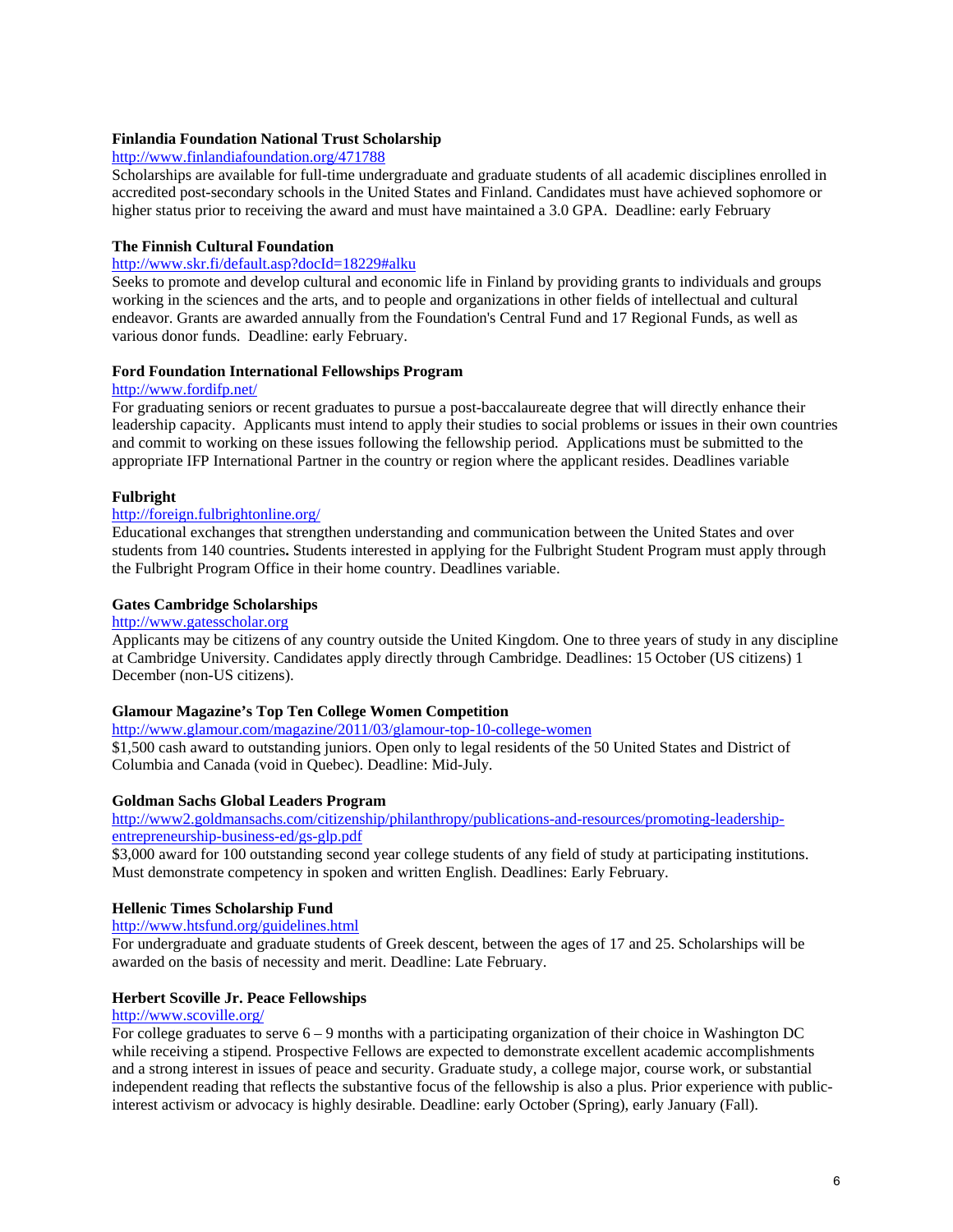## **Humane Studies Fellowships**

## <http://www.theihs.org/subcategory.php/2.html>

For undergraduate and graduate students interested in the classical liberal/libertarian tradition of individual rights and market economies. More than 100 fellowships from \$2,000 to \$15,000 are awarded annually. Deadline: late December.

## **Inter American Press Association (IAPA) Scholarship**

[http://www.sipiapa.org/v4/index.php?idioma=us&page=area\\_becas](http://www.sipiapa.org/v4/index.php?idioma=us&page=area_becas)

For young journalists and journalism school graduates from Canada, Latin America, the Caribbean. Journalists or journalism school seniors or graduates between 21 and 35 years of age. U.S. and Canadian Scholars will receive US \$20,000 for the duration of their stay abroad. Deadline: Early March.

## **International Dissertation Research Fellowship (IDRF)**

<http://www.ssrc.org/fellowships/idrf-fellowship/>

Up to 50 fellowships to support social scientists and humanists conducting dissertation field research in all areas and regions of the world. Fellowship amounts vary depending on the research plan, with a per-fellowship average of \$18,750.

# **IREX Small Grants Fund for the Middle East and North Africa**

<http://www.irex.org/project/middle-east-and-north-africa-media-development-initiatives-alliance-mena-media> Grants between \$2,500 and \$10,000 for projects to support civil society organizations, education professionals, media, and journalists in the Middle East and North Africa.

# **ISA Educational Foundation Scholarships**

[http://www.isa.org/Content/NavigationMenu/General\\_Information/Careers/Scholarships/Scholarships.htm](http://www.isa.org/Content/NavigationMenu/General_Information/Careers/Scholarships/Scholarships.htm) Various scholarships for those demonstrating outstanding potential for long-range contribution to the fields of automation and control. Scholarship awards support tuition and related expenses and research activities and initiatives. Deadline: mid-February.

## **J. W. Saxe Memorial Fund**

# <http://www.jwsaxefund.org/memorialfund.html>

Annual \$1,000 scholarship to one or more undergraduate or graduate students working in public and civil service. The award is meant to enable the student to gain practical experience in public service by taking a no-pay or lowpay job or internship during a summer or other term. Deadline: mid-March.

## **Jack Kent Cooke Graduate Arts Award**

<http://www.jkcf.org/scholarships/graduate-scholarships/jack-kent-cooke-graduate-arts-award/>

Graduating seniors or recent alumni. Open to students in the performing arts, visual arts, and creative writing to pursue a graduate degree at any accredited university in the US or abroad. Award is up to \$50,000 per year for up to 3 years. Deadline: mid-February.

## **Jack Kent Cooke Dissertation Fellowship Award**

<http://www.jkcf.org/scholarships/graduate-scholarships/jack-kent-cooke-dissertation-fellowship-award/> For advanced doctoral students whose dissertation proposal has been accepted. Focus on high-achieving, lowincome students to enable their better understanding of their educational pathways and experiences and enable parents, policymakers, and practitioners to better support such students in achieving their full potential. One-time award of up to \$25,000, which may be used for a period of 9 to 18 months. Deadline: early February.

## **Jack Kent Cooke Undergraduate Transfer Scholarships**

<http://www.jkcf.org/scholarships/undergraduate-transfer-scholarships/>

Community college students who are sophomores or recent alumni. Open to all fields of study at any accredited university in the US or abroad. Meant to enable community college students to transfer to a 4-year institution in order to complete a bachelor's degree. Award is up to \$30,000 per year for an average of 2.5 years. Deadline: late January.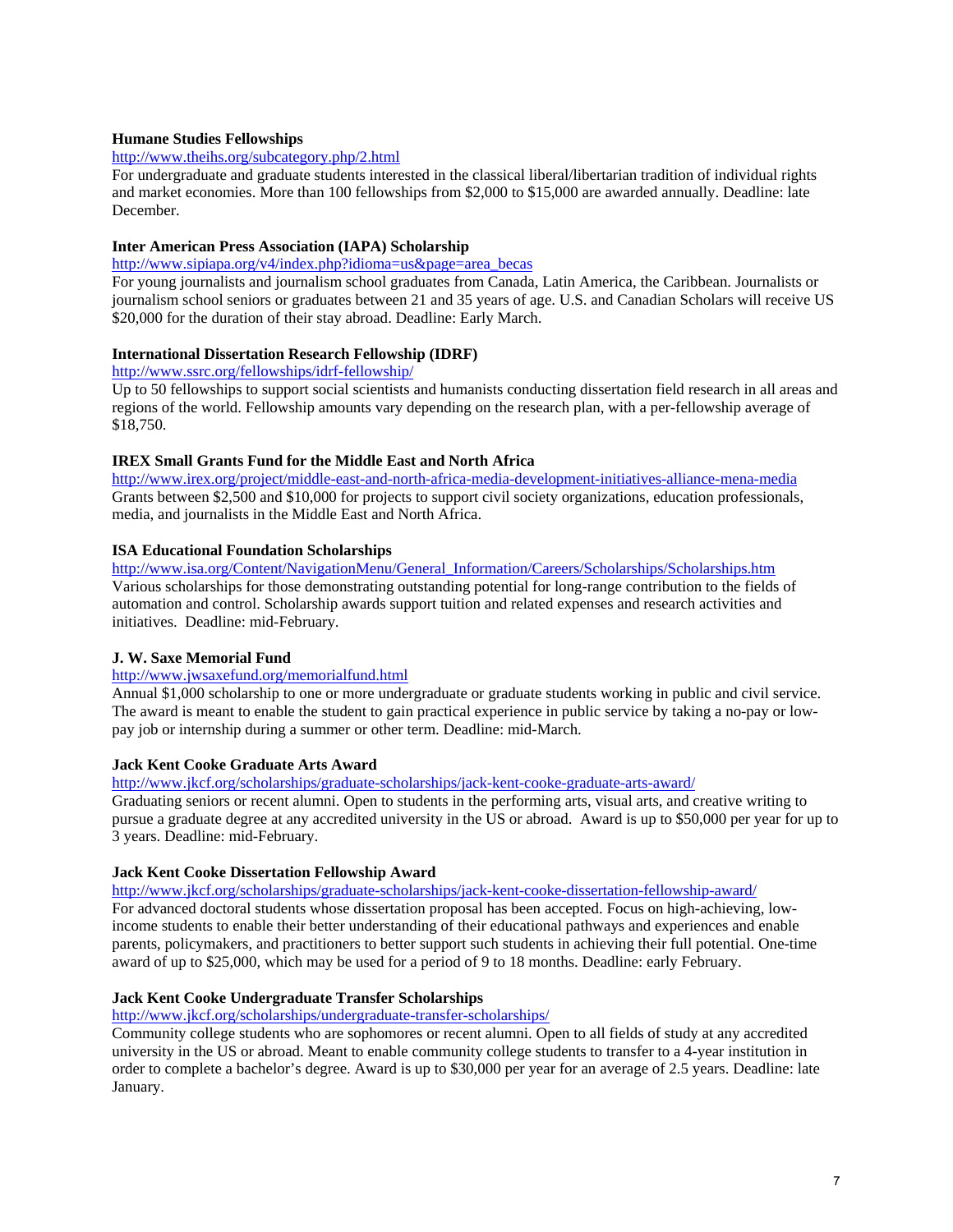## **Japan-IMF Scholarship Program for Advanced Studies**

## <http://www.imf.org/external/np/ins/english/scholar.htm>

A two-year program intended to help Japanese nationals obtaining Ph.D. degrees in macroeconomics and preparing them to work as economists at the International Monetary Fund (IMF). JISP covers all reasonable expenses for two years of graduate study Deadline: late January.

## **Japan Inter-American Development Bank Scholarship Program**

## http://www.iadb.org/int/jps/main.asp?lg=EN

Scholarship program for students from the Bank's borrowing member countries (see website) who wish to pursue Master's degree in development-related fields, such as social sciences, business, public administration or other related disciplines (except law and medicine). Scholarship recipients may attend accredited institutions offering Master's programs, located in any of the member countries. The scholarship provides benefits covering full tuition, university medical and accident insurance, an installation allowance, a monthly subsistence allowance, a book allowance, and economy class travel. Deadline variable per region.

### **John Bayliss Radio Scholarship**

### <http://www.beaweb.org/bayliss/radio.html>

\$5,000 scholarships for juniors and seniors majoring in Broadcast Communications. Although financial need is a consideration, students of merit with an extensive history of radio-related activities are given preference. Deadline: early Spring (applied towards study in the fall semester)

## **[John](http://www.adaction.org/pages/about/education-fund.php) [Kenneth](http://www.adaction.org/pages/about/education-fund.php) [Galbraith](http://www.adaction.org/pages/about/education-fund.php) [Policy](http://www.adaction.org/pages/about/education-fund.php) [Fellowship](http://www.adaction.org/pages/about/education-fund.php) [Program](http://www.adaction.org/pages/about/education-fund.php)**

# <http://www.adaction.org/pages/about/education-fund.php>

For recent college graduates and graduate students. Fellows are selected from a national pool of applicants and must demonstrate strong research/writing skills, community service, a commitment to liberal ideals, and plans for future study or a career in public policy or economics. Fellowship start dates are in February, June, or September. Applications must be received at least six weeks prior to start date.

### **Joint Japan/World Bank Graduate Scholarship Regular Program**

## [http://web.worldbank.org/WBSITE/EXTERNAL/WBI/EXTWBISFP/EXTJJWBGSP/0,,contentMDK:20276784~m](http://web.worldbank.org/WBSITE/EXTERNAL/WBI/EXTWBISFP/EXTJJWBGSP/0,,contentMDK:20276784%7EmenuPK:552350%7EpagePK:64168445%7EpiPK:64168309%7EtheSitePK:551644,00.html) [enuPK:552350~pagePK:64168445~piPK:64168309~theSitePK:551644,00.html](http://web.worldbank.org/WBSITE/EXTERNAL/WBI/EXTWBISFP/EXTJJWBGSP/0,,contentMDK:20276784%7EmenuPK:552350%7EpagePK:64168445%7EpiPK:64168309%7EtheSitePK:551644,00.html)

For individuals from World Bank member countries to undertake graduate studies at any university located in a World Bank member country except their own. Suggested fields of study: economics, public administration, finance, planning, health, population, agriculture, infrastructure, information systems and aquatic resources (provided that the focus of study is on public policy aspects of these fields), environment and natural resource management, education, and other development-related subjects. Deadline: early May.

### **Josephine de Karman Scholarships**

# [http://www.dekarman.org](http://www.dekarman.org/)

\$16,000 scholarship to support either the final year of study for juniors or for PhD candidates with ABD status. For PhD candidates defending dissertations during application term and undergraduates entering their senior year. Special consideration will be given to applicants in the Humanities. Deadline: late January.

## **Kate Neal Kinley Memorial Fellowship**

## <http://faa.illinois.edu/Administration>

Annual fellowship (\$7,500; \$15,000; or an alternate award of \$1,000) for advanced study of Fine Arts to enhance professional standing or to finance a special project. Preference for candidates under 25 years. Deadline: early December.

### **King Faisal Foundation Scholarship**

<http://www.advance-africa.com/King-Faisal-Foundation-Scholarships.html>

Funding opportunity up to three years for Muslim students in Medicine, Engineering, and sciences (Physics, Chemistry, and Geology). For study at an accredited European or North American university. Deadline: late May.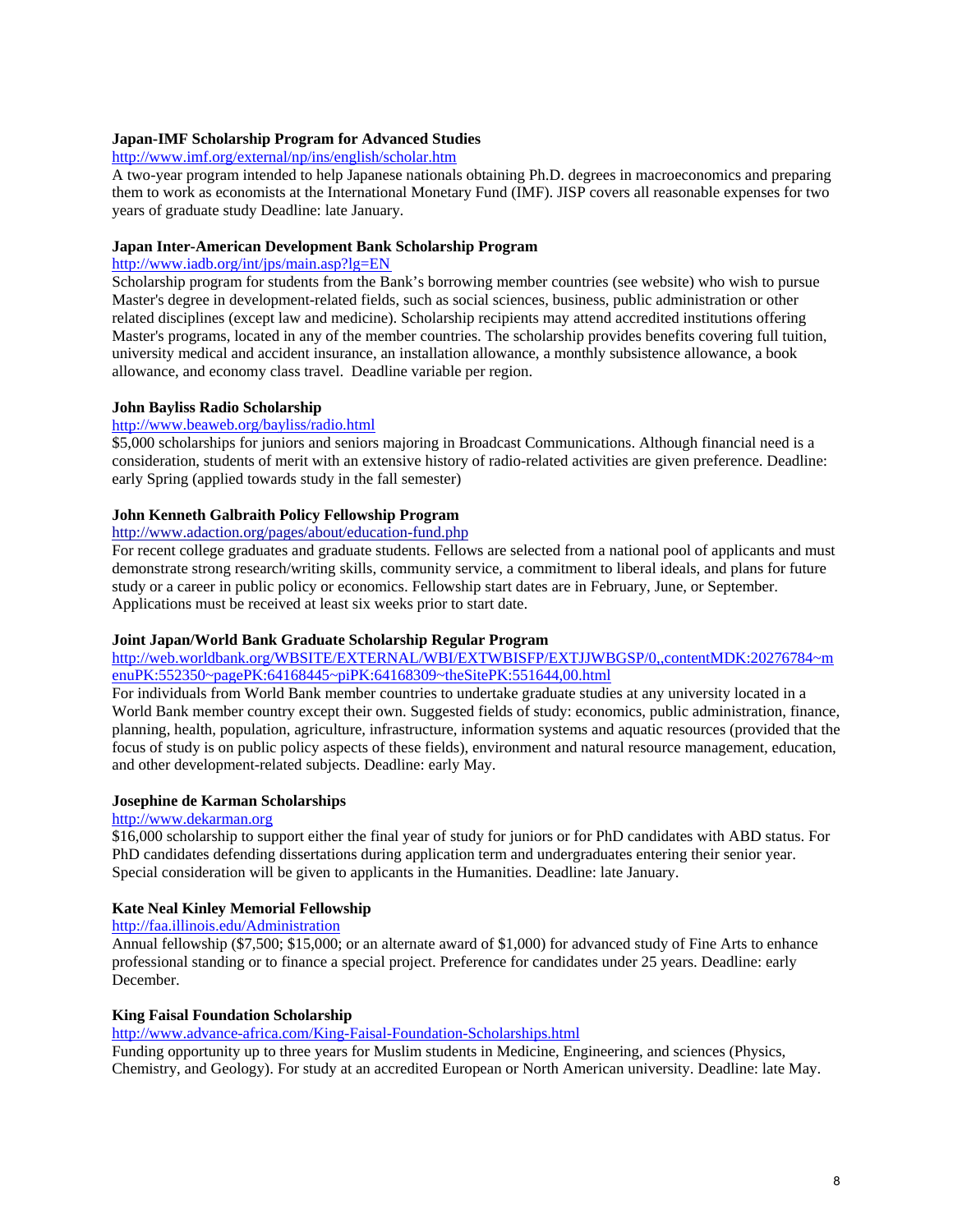## **[Kosciuszko](http://www.thekf.org/) [Foundation](http://www.thekf.org/)**

## <http://www.thekf.org/scholarships/about/>

Awards a number of scholarships to qualified undergraduate and graduate students for full-time studies at accredited colleges and universities in the United States. Must be a U.S. citizen of Polish descent or a Polish citizen with permanent residency status in the U.S. Deadlines variable.

## **The Li Foundation, Inc. Student Scholar Grants**

# <http://lifoundation.org/programs.html>

For graduate students from China (including Taiwan) to study international affairs in the U.S. for one to two years. Scholars must be nominated by an approved Chinese educational or U.S. educational or research institution. Grant provides funds to cover cost of living, professional expenses, and return transportation to China. Deadlines variable.

## **Leader of the Pack Scholarships**

### <http://www.ncsu.edu/csleps/leadership/lop.htm>

Provides funding for students who completed two semesters at NCSU and intend to remain there. Applicants must also be recognized by their community as leaders. Deadline: late September.

## **Lindbergh Grants**

## <http://www.lindberghfoundation.org/docs/index.php/our-grants>

Provides grants of up to \$10,580 to men and women whose individual initiative and work in a wide spectrum of disciplines furthers the Lindberghs' vision of a balance between the advance of technology and the preservation of the natural/human environment. Deadline: Early June.

## **M.A. Cartland Shackford Medical Fellowship**

## <http://www.wellesley.edu/CWS/students/wellfs.html>

Series of fellowships ranging from \$11,000-\$25,000 based on either merit or need or both. For women graduates of any American Institution study medicine with a view to general practice. Deadline: Early January.

## **MacDowell Colony Residencies**

## <http://www.macdowellcolony.org/index.html>

250 fellowships to artists in seven disciplines (architecture, music composition, film and video, interdisciplinary art, theatre, visual art, and literature). Receive room, board, and exclusive use of one of the 32 studios on the property Deadlines: mid-September **(**winter/spring), mid January (summer), mid April (fall)

### **Margaret McNamara Memorial Fund Grants**

### [http://www.mmmf-grants](http://www.mmmf-grants/)

Awards five to six grants to women from developing countries about \$11,000 each year to help further their education and strengthen their leadership skills to improve the lives of women and children in the developing world.

### **Mayo Summer Undergraduate Research Fellowship (SURF) Program**

### <http://www.mayo.edu/mgs/surf.html>

\$5000 research fellowships for undergraduate students dedicated to scientific research alongside professional biomedical scientists. Deadline: early February.

### **Microsoft Scholarships**

## <http://www.microsoft.com/college/scholarships>

Various scholarships for undergraduate students interested in computer science and related technical disciplines. One year award for students attending institutions in the United States, Canada, and Mexico, required that the student complete a salaried summer internship. Deadline: early February.

### **National Association of Black Journalists (NABJ) Scholarships**

## <http://www.nabj.org/?page=SEEDScholarships>

Student members of NABJ, foreign or American born, currently attending or entering an accredited four-year college/university in the U.S. or those who are candidates for graduate school are eligible for up to \$25,000 per year. Deadlines variable.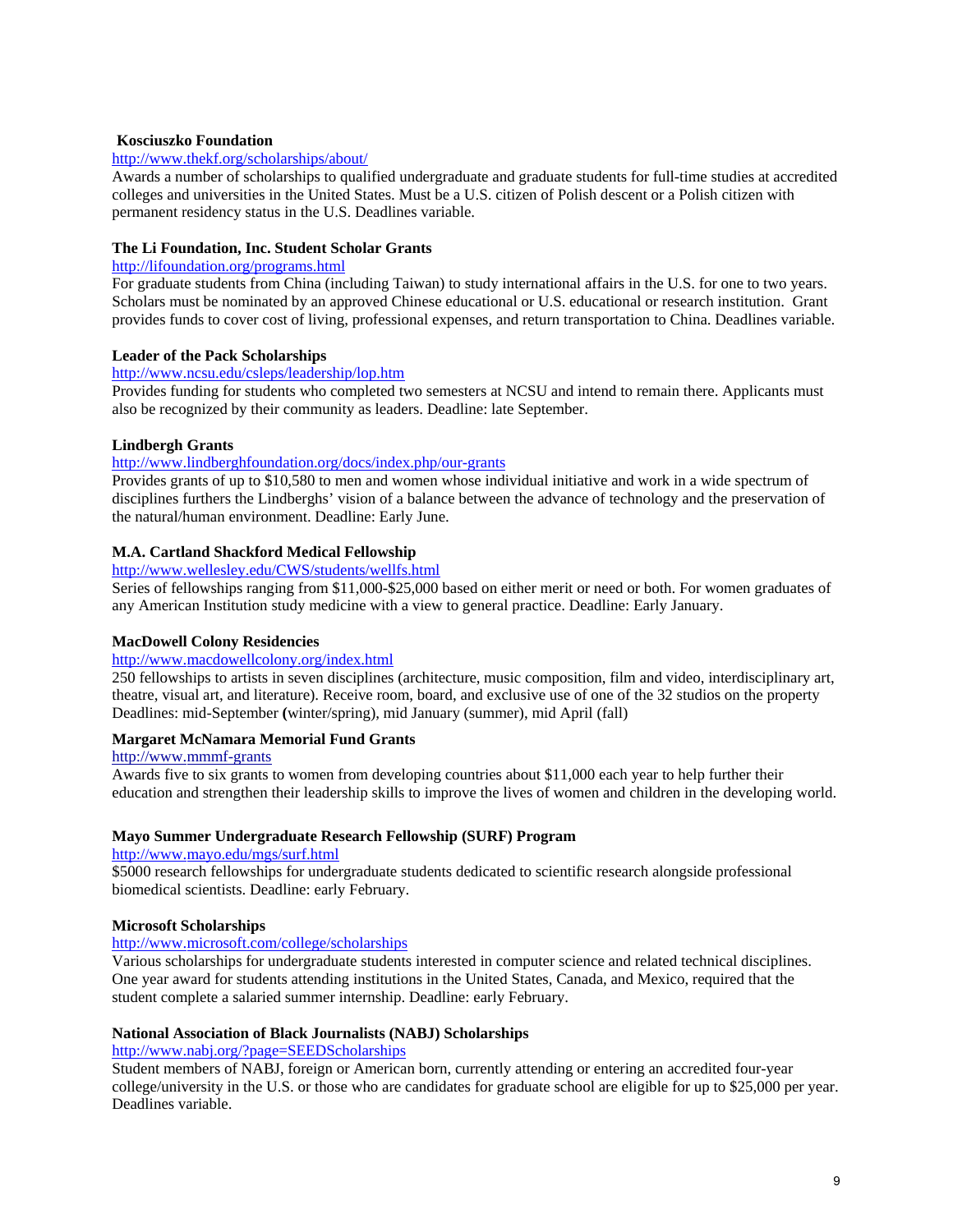### **Nelson Mandela Scholarships**

<http://www.nelsonmandelascholarship.co.za/app.asp>

Up to 14 scholarships offered for disadvantaged South African students to pursue post graduate study in the United Kingdom. Deadline: mid-September.

## **[The](http://www.noram.no/?lid=44) [Norway-America](http://www.noram.no/?lid=44) [Association](http://www.noram.no/?lid=44)**

## <http://www.noram.no/?lid=44>

Offers stipends to Norwegian citizens for graduate study and research in the U.S. Applicants must be members of the Norway-America Association (NAA) and must have completed a minimum of a Bachelor's degree. Award amounts range from \$ 2,000 to \$ 20,000. Deadline: early January.

## **Olive W. Garvey Fellowships**

### <http://www.independent.org/students/essay/default.asp>

Biennial award to outstanding college students around the world through a competitive essay contest on the meaning and significance of economic and personal liberty. Awards range from \$1,000 - \$2,500. Deadline: Late September.

### **[Onassis](http://www.onassis.gr/sectpage.php?lang=en&secID=3&subID=4&sub2ID=2) [Foundation](http://www.onassis.gr/sectpage.php?lang=en&secID=3&subID=4&sub2ID=2) [Scholarships](http://www.onassis.gr/sectpage.php?lang=en&secID=3&subID=4&sub2ID=2)**

## <http://www.onassis.gr/en/scholarships-greeks.php>

Offers scholarships for Greek graduate for postgraduate and doctoral studies outside of Greece. Offers research grants and educational scholarships in the Humanistic Sciences, Political Science, Law and Economics, Architecture, Fine Arts, Music, Dance, Theatre, Photography, Cinema. Deadline: late January.

## **Organization of American States (OAS) Fellowships**

<http://www.educoas.org/portal/en/oasbecas/types.aspx?culture=en&navid=44>

For graduate study or research in any field except medical sciences or introductory language study. Studies may be carried out by on-site or by distance education or a combination of both, and must always be undertaken on a fulltime basis. The scholarship is awarded for a minimum period of one academic year and a maximum of two academic years.

### **Overseas Research Students Award Scheme**

### <http://www.orsas.ac.uk/>

[Set](http://www.orsas.ac.uk/) [up](http://www.orsas.ac.uk/) [by](http://www.orsas.ac.uk/) [the](http://www.orsas.ac.uk/) [Secretary](http://www.orsas.ac.uk/) [of](http://www.orsas.ac.uk/) [State](http://www.orsas.ac.uk/) [for](http://www.orsas.ac.uk/) [Education](http://www.orsas.ac.uk/) [and](http://www.orsas.ac.uk/) [Science](http://www.orsas.ac.uk/) [in 1979 to](http://www.orsas.ac.uk/) [attract](http://www.orsas.ac.uk/) [high-quality](http://www.orsas.ac.uk/) [international](http://www.orsas.ac.uk/) [students](http://www.orsas.ac.uk/) [to](http://www.orsas.ac.uk/) [the](http://www.orsas.ac.uk/) [United](http://www.orsas.ac.uk/) [Kingdom](http://www.orsas.ac.uk/) [to](http://www.orsas.ac.uk/) [undertake](http://www.orsas.ac.uk/) [research.](http://www.orsas.ac.uk/) Provides funding to pay the difference between international student fees and home EU fees for international students at UK institutions. Deadlines variable.

### **[Open](http://www.soros.org/initiatives/scholarship) [Society](http://www.soros.org/initiatives/scholarship) [Institute \(OSI\) Individual](http://www.soros.org/initiatives/scholarship) [Fellowships](http://www.soros.org/initiatives/scholarship) [and](http://www.soros.org/initiatives/scholarship) [Scholarships](http://www.soros.org/initiatives/scholarship)**

### <http://www.soros.org/grants>

Provides support for fellowships, scholarships, and related activities that empower individuals throughout the world to improve the social, political, and intellectual environments of their home communities. Many scholarships and fellowships available. Deadlines variable.

### **[Open](http://www.soros.org/initiatives/scholarship/focus_areas/global_supplementary/) [Society](http://www.soros.org/initiatives/scholarship/focus_areas/global_supplementary/) [Institute \(OSI\) Global](http://www.soros.org/initiatives/scholarship/focus_areas/global_supplementary/) [Supplementary](http://www.soros.org/initiatives/scholarship/focus_areas/global_supplementary/) [Grant](http://www.soros.org/initiatives/scholarship/focus_areas/global_supplementary/) [Program](http://www.soros.org/initiatives/scholarship/focus_areas/global_supplementary/)**

[http://www.soros.org/initiatives/scholarship/focus\\_areas/global\\_supplementary/guidelines](http://www.soros.org/initiatives/scholarship/focus_areas/global_supplementary/guidelines)

Supplementary grants to students from select countries of Eastern and Central Europe, the former Soviet Union, and Mongolia. Purpose is to enable qualified students to pursue doctoral studies in the humanities and social sciences at accredited universities in Asia, Australia, Europe, the Middle/Near East, and North America. Deadline: early April.

### **[Paul](http://www.pdsoros.org/) [and](http://www.pdsoros.org/) [Daisy](http://www.pdsoros.org/) [Soros](http://www.pdsoros.org/) [Foundation](http://www.pdsoros.org/) [Fellowship](http://www.pdsoros.org/) [for](http://www.pdsoros.org/) [New](http://www.pdsoros.org/) [Americans](http://www.pdsoros.org/)**

### <http://www.pdsoros.org/>

For seniors or recent graduates to pursue up to two years of graduate study in any field and in any advanced degreegranting program in the United States. Each award is for up to \$25,000 in maintenance grants and up to \$20,000 in tuition support for each year of graduate study supported, a total of as much as \$90,000. The program is intended to support individuals who will continue to regard the U.S. as their principal residence and focus of national identity. Deadline: early November.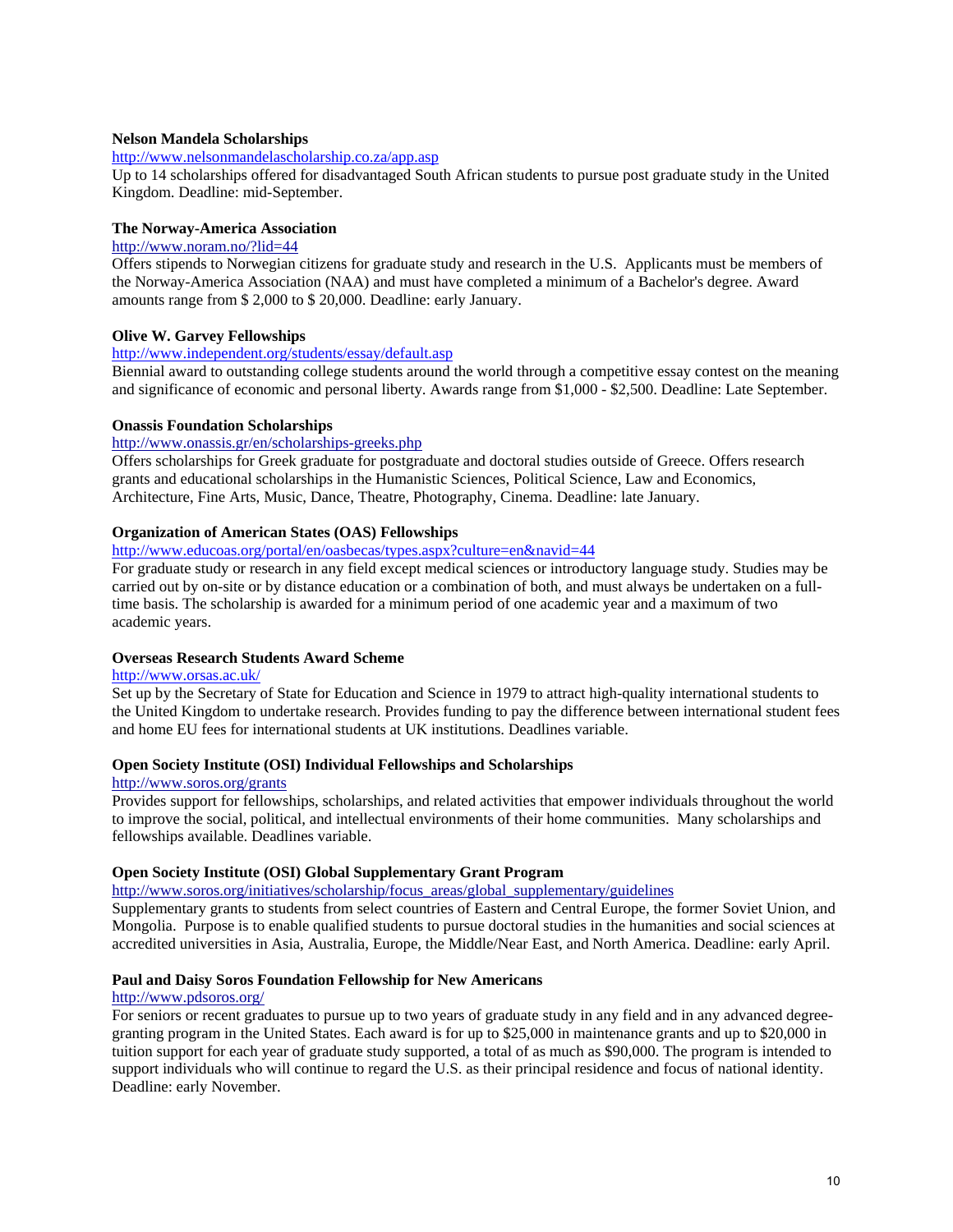## **[P.E.O. International](http://www.peointernational.org/) [Peace](http://www.peointernational.org/) [Scholarship](http://www.peointernational.org/) [Fund](http://www.peointernational.org/)**

## <http://www.peointernational.org/>

Provides scholarships to international women students to pursue graduate study in the U.S. or Canada. Maximum scholarship is \$8000, renewable for up to two years. Does not include travel costs.

## **Peace Scholar Dissertation Fellowship**

<http://www.usip.org/fellows/scholars.html>

Supports doctoral dissertations that explore the sources and nature of international conflict, and strategies to prevent or end conflict and to sustain peace. Citizens of all countries are eligible, but must be enrolled in an accredited college or university in the United States. Deadline: early January.

# **Peterhouse Research Studentships, University of Cambridge**

## <http://www.pet.cam.ac.uk/prospective-students/how-apply-0>

Candidates must be graduates of a University in the United Kingdom or elsewhere, under 28 years of age, expecting to work at Peterhouse. There is a central admissions scheme for postgraduate entry into the University of Cambridge and it is not necessary to apply separately to Peterhouse. Deadlines: late June, September, December.

## **Phi Kappa Phi Fellowships**

# <http://www.phikappaphi.org/Web/Awards/Fellowship.html>

Sixty fellowships of \$5,000 and forty Awards of Excellence of \$2,000 each to members entering the first year of graduate or professional study. Each Phi Kappa Phi chapter may select one candidate from among its local applicants to compete for the Society-wide awards. Deadline: early April

## **Phillips Exeter Academy Fellowships & Internships**

### [http://www.exeter.edu/171\\_313.aspx](http://www.exeter.edu/171_313.aspx)

Six to eight recent college graduates join Phillip Exeter's faculty as teaching interns. Aims to encourage talented young men and women to become secondary school teachers and to help prepare them for such a career. For these positions at least a bachelor's degree is required in the specific, advertised field or a related field.Rolling admission.

### **Rhodes Scholarships for Non-U.S. Citizens**

#### <http://www.rhodestrust.org/>

1-3 years of study at Oxford University for citizens of Australia, Bangladesh, Bermuda, Canada, Commonwealth Caribbean and Jamaica, Germany, Hong Kong, India Kenya, Malaysia, New Zealand, Pakistan, Singapore, South Africa, Uganda, Zambia, and Zimbabwe. Deadline: Early October.

### **The Roothbert Fund Scholarship Program**

#### <http://www.roothbertfund.org/scholarships.php>

Approximately 20 (\$2,000-\$3,000) awards are offered to students in the U.S. in need of financial aid to further their education at the undergraduate or graduate level. The Fund seeks candidates who are "motivated by spiritual values," and works to foster fellowship among them. Deadline: late January.

### **[Rotalia](http://www.rotalia.ee/) [Foundation](http://www.rotalia.ee/)**

# <http://www.rotalia.ee/et.html>

Scholarships and research grants for individuals in the U.S. and abroad who read, speak, and understand Estonian. Grants are given at all levels – undergraduate, graduate, postgraduate, and for research. The foundation is particularly interested in supporting qualified individuals in the U.S. to study in Estonia, and individuals in Estonia to study in the U.S.

### **[Rotary](http://www.rotary.org/en/StudentsAndYouth/EducationalPrograms/RotaryCentersForInternationalStudies/Pages/ridefault.aspx) [Peace](http://www.rotary.org/en/StudentsAndYouth/EducationalPrograms/RotaryCentersForInternationalStudies/Pages/ridefault.aspx) [Scholarships](http://www.rotary.org/en/StudentsAndYouth/EducationalPrograms/RotaryCentersForInternationalStudies/Pages/ridefault.aspx)**

[http://www.rotary.org/en/StudentsAndYouth/EducationalPrograms/RotaryCentersForInternationalStudies/Pages/ride](http://www.rotary.org/en/StudentsAndYouth/EducationalPrograms/RotaryCentersForInternationalStudies/Pages/ridefault.aspx) [fault.aspx](http://www.rotary.org/en/StudentsAndYouth/EducationalPrograms/RotaryCentersForInternationalStudies/Pages/ridefault.aspx)

Rotary Peace Fellows are leaders promoting national and international cooperation, peace, and the successful resolution of conflict throughout their lives, in their careers, and through service activities. Fellows can earn either a master's degree in international relations, public administration, sustainable development, peace studies, conflict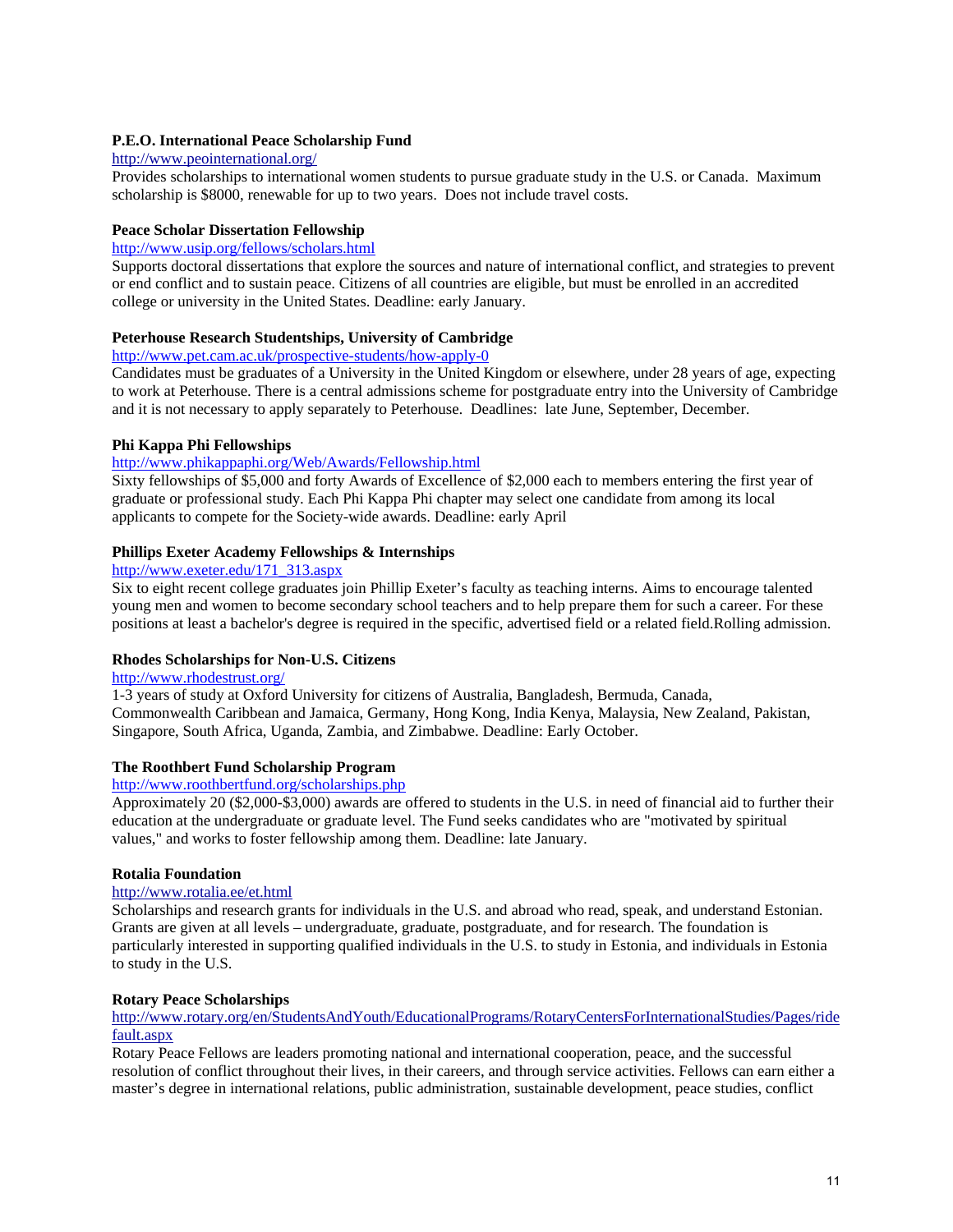resolution, or a related field, or a professional development certificate in peace and conflict resolution. Seventy scholarships are offered worldwide. Deadline: early July.

## **Samuel Huntington Public Service Fellowship Award**

[http://www.nationalgridus.com/masselectric/about\\_us/award.asp](http://www.nationalgridus.com/masselectric/about_us/award.asp)

Annual stipend of \$10,000 for a graduating college senior to pursue public service anywhere in the world. The award allows recipients to engage in a meaningful public service activity for one year before proceeding on to graduate school or a career. Deadline: mid-January.

### **Seaspace Scholarships**.

## <http://www.seaspace.org/schship.htm>

Supports marine-related courses of study for undergraduate students entering their junior or senior years and graduate students with an overall GPA of at least 3.3/4.0 and demonstrating financial need. Deadline: early March.

## **[Sir](http://www.independent.org/students/essay/) [John](http://www.independent.org/students/essay/) [M. Templeton](http://www.independent.org/students/essay/) [Fellowships](http://www.independent.org/students/essay/) [Essay](http://www.independent.org/students/essay/) [Contest](http://www.independent.org/students/essay/)**

## <http://www.independent.org/students/essay/>

Biennial award to outstanding college students around the world through a competitive essay contest on the meaning and significance of economic and personal liberty. Awards range from \$1,000 to \$2,500.

### **[Smithsonian](http://www.si.edu/ofg/fell.htm) [Fellowships](http://www.si.edu/ofg/fell.htm)**

### <http://www.si.edu/ofg/fell.htm>

Unless noted otherwise, all Smithsonian fellowships (graduate, pre-doctoral, post-doctoral, senior) opportunities are open to non-US citizens. Applicants are evaluated on their academic standing, scholarly qualifications, experiences, the quality of the research project or study proposed and its suitability to Smithsonian collections, facilities, and programs. Deadlines variable.

## **Society of Women Engineers**

#### <http://www.societyofwomenengineers.org/scholarships/brochure.aspx>

Various awards for women pursuing baccalaureate or graduate degrees in engineering or computer science, as well as engineering and computer science students enrolled in ABET-accredited engineering programs. Deadline: mid February (sophomores through graduate students), mid-May (freshmen)

## **South East Asian Studies Summer Institute (SEASSI) Tuition Fellowships**

<http://seassi.wisc.edu/Admission/tf.htm>

Tuition Scholarships awarded are partial reductions of the program fees, lowering the cost of tuition to \$1400-1800. SEASSI offers course instruction in Burmese, Hmong, Javanese, Indonesian, Khmer, Lao, Tagalog, Thai and Vietnamese.

### **South Pacific and East Timor Scholarship Programs**

<http://pidp.eastwestcenter.org/pidp/Awards/spsaward1.htm>

[http://www.eastwestcenter.org/semedu-program.asp?program\\_ID=34&Topic=Student&Area=Education](http://www.eastwestcenter.org/semedu-program.asp?program_ID=34&Topic=Student&Area=Education)

Two special degree study programs for citizens of South Pacific nations and East Timor. Scholarships are awarded for undergraduate degree study. Priority is given to applicants seeking degrees that address national development needs. Deadline: Early February.

## **Spencer Foundation Dissertation Fellowship**

<http://www.spencer.org/content.cfm/dissertation-fellowships-in-education-program>

\$25,000 fellowships to supports individuals whose dissertations show potential for bringing fresh, constructive perspectives to the history, theory, or practice of formal or informal education anywhere in the world. Deadline: late October.

### **[Statens](http://www.lanekassen.no/Toppmeny/Languages/) [Lanekasse](http://www.lanekassen.no/Toppmeny/Languages/) [for](http://www.lanekassen.no/Toppmeny/Languages/) [Utdanning](http://www.lanekassen.no/Toppmeny/Languages/)**

## http://www.lanekassen.no/Toppmeny/Languages/

Provides educational grants and loans for Norwegian students abroad. Applicants must be in at least their sophomore year of undergraduate study. Apply for funding as soon as you get accepted to your desired program of study.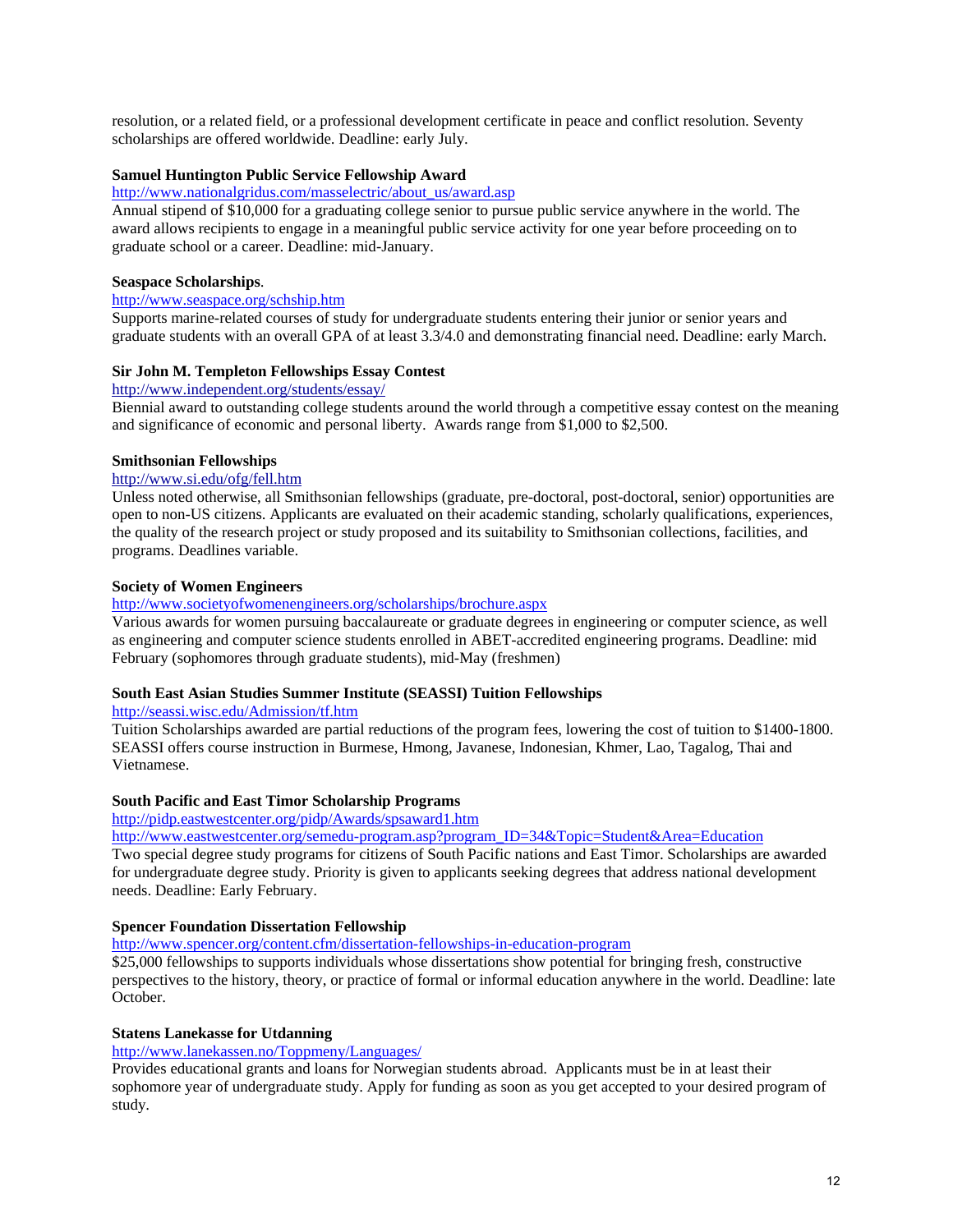### **Student Academy Awards**

### <http://www.oscars.org/saa/>

Awards and cash grants offered for student films judged in four categories: Animation, Documentary, Narrative and Alternative. An outstanding student filmmaker from outside the U.S. is honored each year. Deadlines: early April (domestic application), late March (foreign application)

### **[Studenica](http://www.studenica.org/accomplishments.html) [Foundation](http://www.studenica.org/accomplishments.html)**

## <http://www.studenica.org/accomplishments.html>

Scholarships and publishing support to individuals in the Federal Republic of Yugoslavia. Tel: 415-451-6900. Mail: 1299 4th St., San Rafael, CA 94901.

### **[The](http://www.sweamfo.se/) [Sweden-American](http://www.sweamfo.se/) [Foundation](http://www.sweamfo.se/)**

#### <http://www.sweamfo.se/>

Awards approximately 40 fellowships for graduate, postgraduate and post-doc studies in the U.S. and Canada. Swedish Citizens with a completed undergraduate degree are eligible to apply. Every year, the Sweden-America Foundation awards approximately 40 fellowships for Graduate, Postgraduate and Post Doc Studies in the United States and Canada. Deadline: mid-September.

## **Swiss Benevolent Society of New York Scholarships**

# [http://www.sbsny.org/sbs\\_scholarships.html](http://www.sbsny.org/sbs_scholarships.html)

 Merit based awards for study at the undergraduate, graduate, and professional levels both in the U.S. and abroad. The applicant or one of his or her parents must be a Swiss national. Deadline: late March.

### **[Swiss](http://www.sfusa.ch/) [Friends](http://www.sfusa.ch/) [of](http://www.sfusa.ch/) [the](http://www.sfusa.ch/) [USA](http://www.sfusa.ch/)**

#### <http://www.sfusa.ch/>

Die Gesellschaft Schweizer Freunde der USA (SFUSA) vergibt pro Jahr ca. CHF 25'000 an Stipendien. Diese sind als Zusatzstipendien gedacht und werden an 6-8 Bewerber/Innen ausgerichtet, die sich in den USA weiterbilden wollen.

### **Tavitian Foundation, Inc.**

Scholarships primarily to individuals who are natural or adoptive children, grandchildren, or great-grandchildren of an Armenian or Eastern European parent, grandparent, or great-grandparent. Recipients may use their award at any approved institution for any course of study. Recipients are called upon to make non-binding moral commitment to assist needy students in the future, if they are ever in the position to do so. Recipients are selected on the basis of standardized test scores, recommendations, financial need, and personal interviews, and strong preference to those of Armenian or Eastern European descent. Mail: c/o Syncsort Inc., 50 Tice Blvd., Woodcliff Lake, NJ 07677.

### **The Thomas Cholnoky Foundation, Inc.**

Scholarships, research grants, and travel expenses to students and graduates of certain Hungarian universities for study in the US. Completion of formal application required, including academic standing, financial need, personal history, cost of program, and purpose. Tel: 203-869-7600. Mail: 100 Old Church Rd., Greenwich, CT 06830.

### **UNESCO/Japan Young Researchers' Fellowship Programme Fellowships**

[http://portal.unesco.org/en/ev.php-URL\\_ID=14635&URL\\_DO=DO\\_TOPIC&URL\\_SECTION=201.html](http://portal.unesco.org/en/ev.php-URL_ID=14635&URL_DO=DO_TOPIC&URL_SECTION=201.html) Young researchers with advanced degrees (M.A., M.Sc. or equivalent) from developing countries majoring in one off our areas: environment, intercultural dialogue, information and communication technologies, and peaceful conflict resolution. Deadline: early January.

### **UNCF Scholarships and Grants**

### <http://www.uncf.org/forstudents/scholarship.asp>

A series of scholarships which hold their own eligibility criteria, open/close dates and required documents. In order to apply for a UNCF Program Services Scholarship, you must apply through the online application process. Deadlines variable.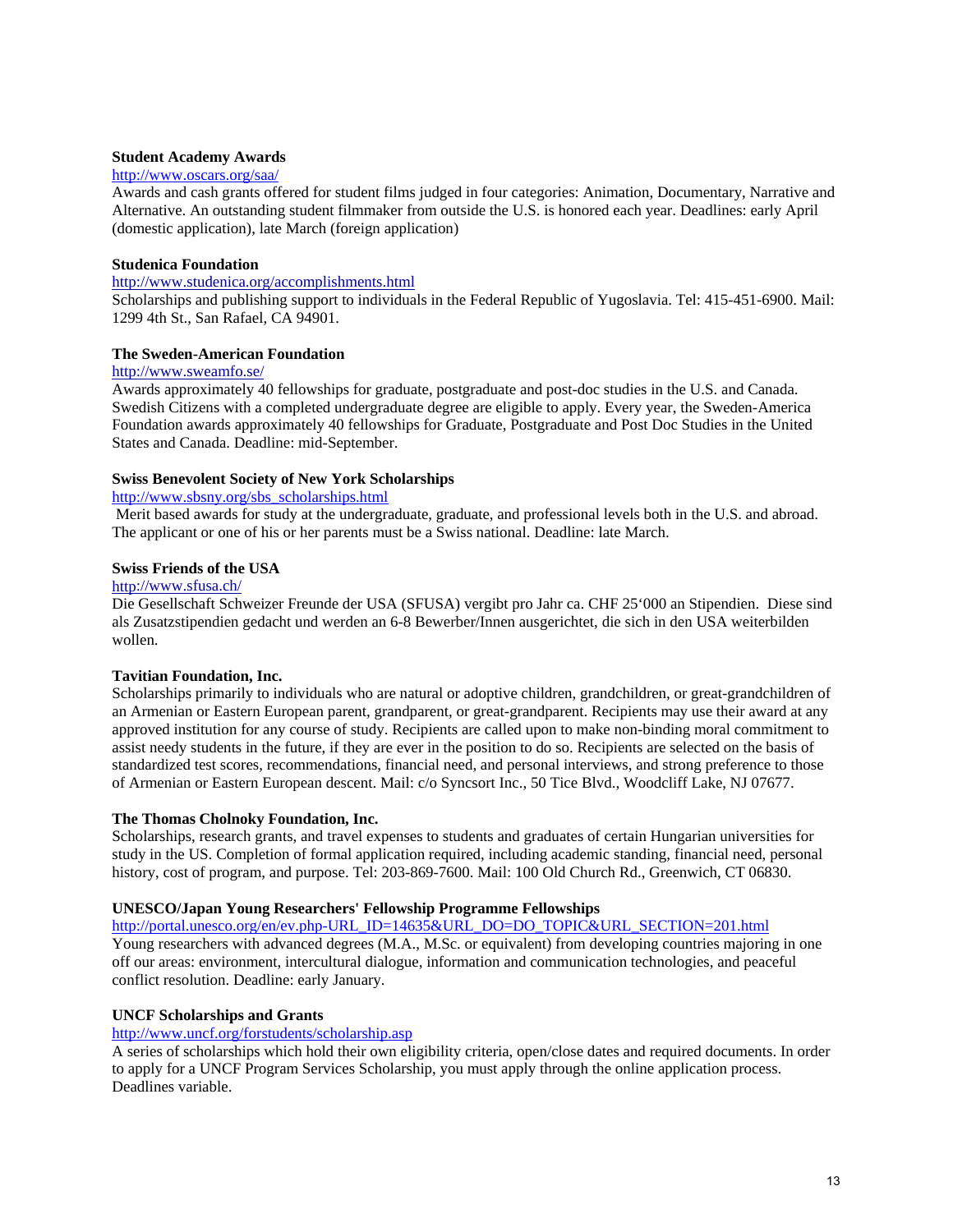## **US Golf Association (USGA) Fellowship in Leadership and Service**

[http://www.usga.org/about\\_usga/philanthropy/fellowship/Fellowship/](http://www.usga.org/about_usga/philanthropy/fellowship/Fellowship/)

Provides opportunities for personal development through golf and its values, through a two-year program connecting college graduates at the outset of their careers with resources that enable them to grow personally and professionally. Must be eligible to work in the United States.

## **Vatra Educational Foundation**

The Vatra Foundation offers grants to students of Albanian lineage studying in the U.S. Tel: 718-365-6930 or 516- 354-6598. Mail: 2437 Southern Blvd., Bronx, NY 10458.

## **Villers Fellowship for Health Care Justice**

### <http://www.familiesusa.org/fellowships/the-villers-fellowship.html>

Candidates applying for the one year Villers Fellowship (\$35,000 annual salary) must demonstrate a commitment to social and health care justice advocacy following their year of hands-on experience as a fellow. Deadline: early January.

### **Wellcome Trust Sanger Institute Vacation [Summer] Placements**

<http://www.sanger.ac.uk/workstudy/placements/>

The Vacation Scholarship is intended to provide promising undergraduates with 'hands-on' experience of research during the summer vacation and to encourage them to consider a career in research. Deadlines variable.

## **Wellstone Fellowship for Social Justice**

<http://www.familiesusa.org/about/wellstone-fellowship.html>

The Wellstone Fellowship for Social Justice is designed to foster the advancement of social justice through participation in health care advocacy work that focuses on the unique challenges facing many communities of color. Deadlines: late January.

### **Winston Foundation for World Peace Fellowships**

Undergraduate and graduate students receive a \$300/week stipend for pursuing a project related to cooperative security, conflict resolution, and disarmament. Contact: [winstonfoun@igc.apc.org](mailto:%20winstonfoun@igc.apc.org)

### **Woodrow Wilson Dissertation Fellowships in Women's Studies**

[http://www.woodrow.org/higher-education-fellowships/women\\_gender/index.php](http://www.woodrow.org/higher-education-fellowships/women_gender/index.php)

The Woodrow Wilson Women's Studies program, the only national fellowship for doctoral work on issues of women and gender, supports dissertation writing for Ph.D. candidates in the humanities and social sciences doing interdisciplinary and original work on these issues. Applicants must be enrolled in a Ph.D. program in the United States (temporarily suspended).

### **Worldstudio AIGA Scholarships**

<http://scholarships.worldstudioinc.com/>

Undergraduate or graduate students pursuing degrees in the fine or commercial arts, design or architecture. Applicants must be citizens of the United States or be in possession of a Green Card. Deadline: early April.

### **Scholarship Databases:**

[International](http://www.iefa.org/) [Education](http://www.iefa.org/) [Financial](http://www.iefa.org/) [Aid](http://www.iefa.org/),<http://www.iefa.org/> [International](http://www.internationalscholarships.com/) [Scholarship](http://www.internationalscholarships.com/) [Search,](http://www.internationalscholarships.com/) <http://www.internationalscholarships.com/>